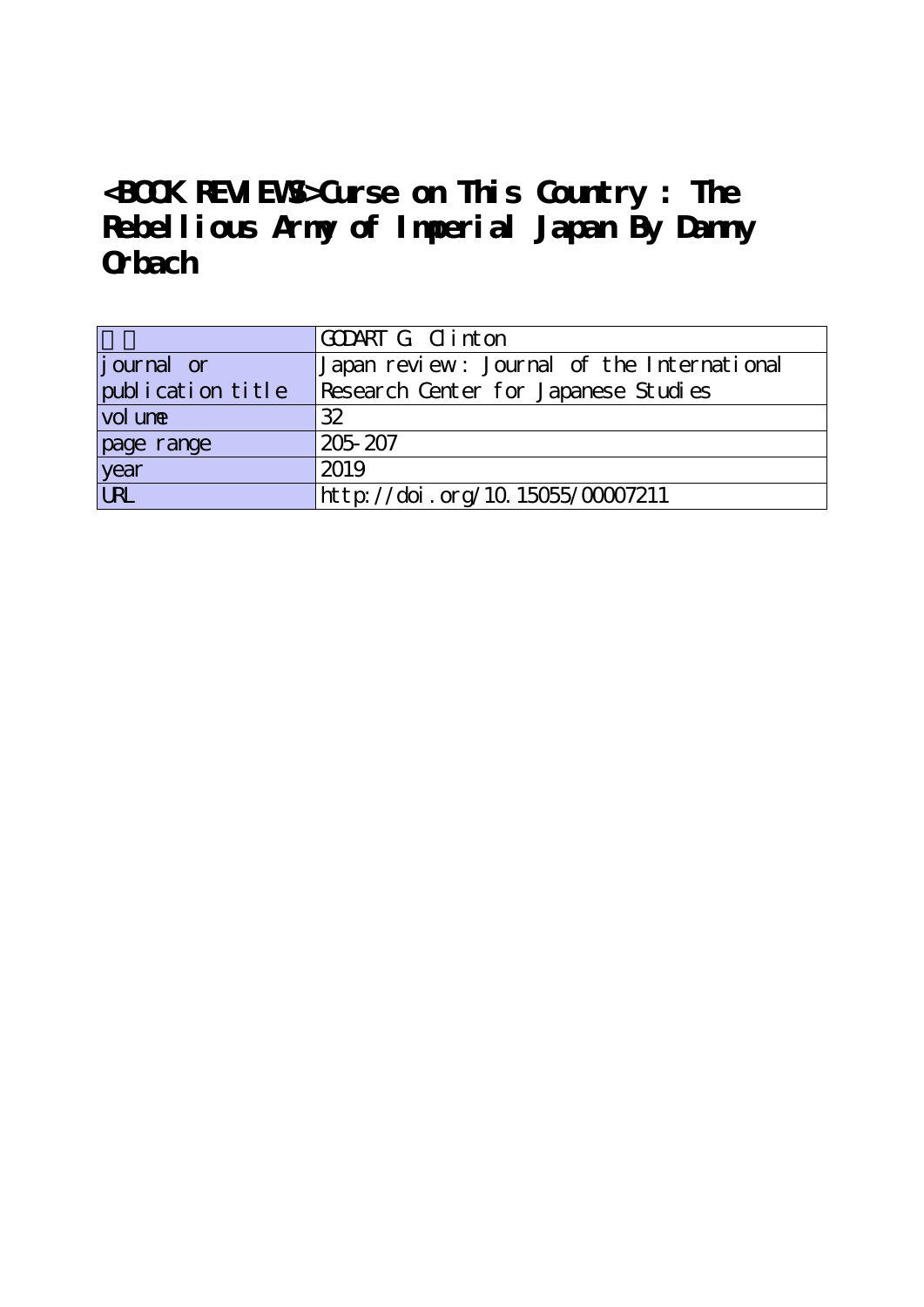## **BOOK REVIEW**

*Curse on This Country:* **The Rebellious Army of** *Imperial Japan* **By Danny Orbach**

Cornell University Press, 2017 384 pages.

**Reviewed by G. Clinton GODART**



An historian of British naval history once lamented the lack of interest in the navy among historians of Britain, saying that assessing the eighteenth-century British state without mentioning the Royal Navy would be like "writing a history of Switzerland without mentioning mountains, or writing a novel without using the letter 'e'." The problem was not a lack of specialized studies of the navy, ships, and battles, but a lack of understanding of the import of the navy in modern British history as a whole. No aspect of modern British history, he argued, would be complete without assessing its naval component.<sup>1</sup> The same can probably be said about modern Japanese history and the Imperial Japanese Army (IJA) and Imperial Japanese Navy (IJN). While all historians of modern Japan are of course well aware of the tremendous import of the military, the number of serious historical studies in English on the Japanese military and the military *in modern Japanese history* are few and far between. Hence Danny Orbach's masterful book on the Japanese army, *Curse on This Country*, should be more than welcome.

*Curse on This Country* is a history of the IJA from the Meiji period to the beginning of the Asia-Pacific War, but through a particular angle, namely what Orbach identifies as a particular penchant, a "culture" for independent action, insurbordination, and rebellion. As this also bears on the problem of military-civilian relations, and thus the role of the military in Japanese society, this book is of significance for all historians of modern Japan. Orbach, a senior lecturer at the Hebrew University of Jerusalem, is well placed to write this history, working with archival materials in multiple languages and having previously published *The Plots Against Hitler* as well as articles on acts of military insubordination and conspiracy in countries other than Japan.2 Well-crafted and lucidly explained, *Curse on This Country* takes us on a journey from the *bakumatsu* era through a series of acts of insubordination, unauthorized military actions abroad, civil-military clashes, and rebellion, such as the 1874 Taiwan expedition, the assassination of the Korean Queen Min, the Taisho political crisis, and the cascade of violent acts beginning with the 1928 assassination of Manchuria's

<sup>1</sup> Rodger 2005, lxii-lxiv.

<sup>2</sup> Orbach 2016.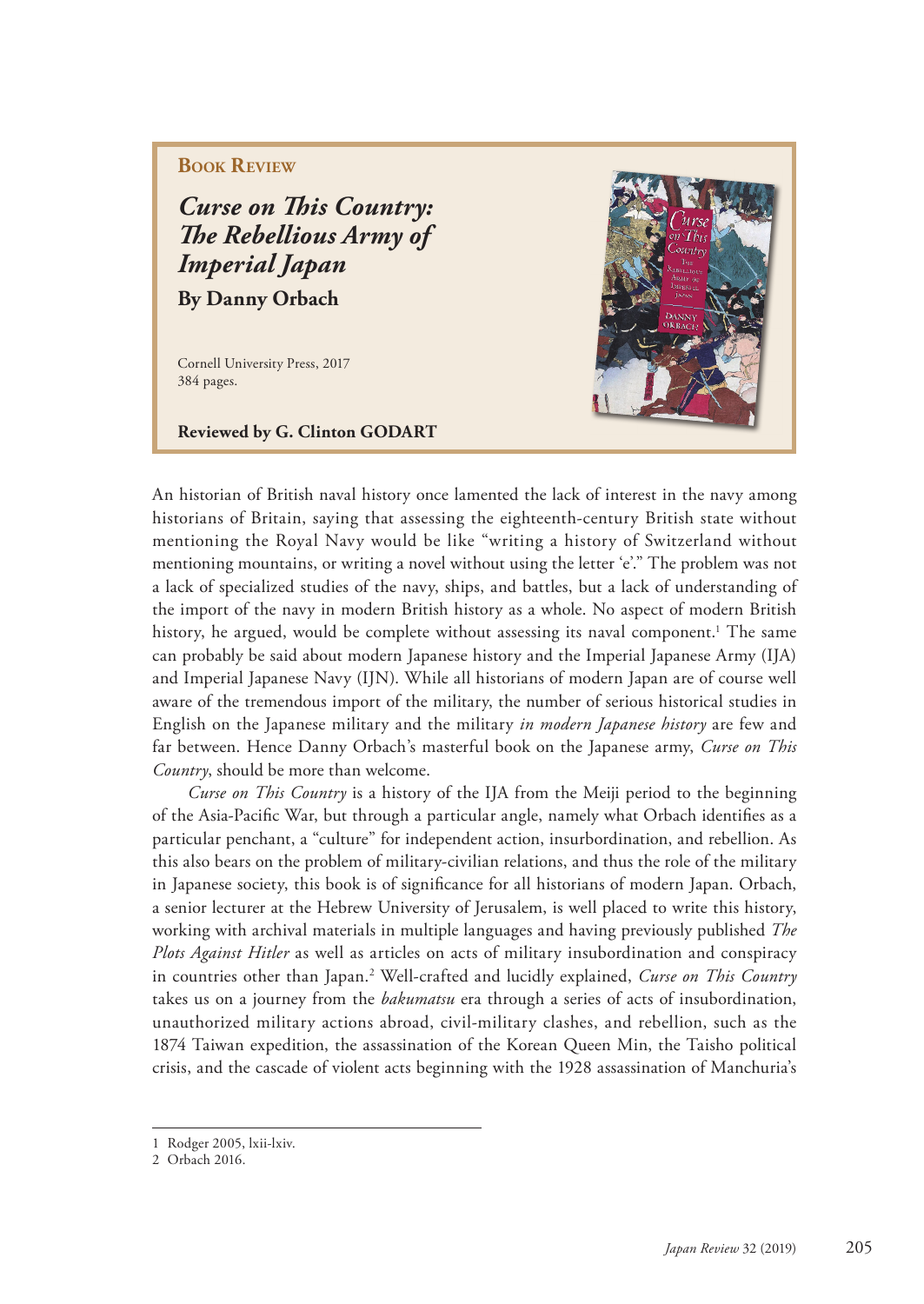warlord leader Zhang Zuolin, the Sakura kai attempted coup and the Manchurian Incident of 1931, and culminating in the rebellion of 26 February 1936.

Most of these incidents are well known to a historian of modern Japan, but Orbach shines new light on each incident and the circumstances surrounding them. However, the book's greatest contribution is that—to the best of this reviewer's knowledge—for the first time it ties all these together in one historical narrative, and as aspects of an evolving, but nevertheless single, phenomenon of Japan's modern army: its "culture of subordination." Whereas previous research studied the rash actions by the military in the 1930s primarily as a product of that era, Orbach places these in a longer history of the army going back to the 1860s. *Curse on This Country* reads at times like a thriller, but it harbors a sophisticated argument of an historical nexus of power and insubordination. Central to the argument is that the culture of insubordination was the result of systemic flaws in the makeup of modern Japan's political and military structure that were put in place in the Meiji period. Orbach describes these flaws with the metaphor of "bugs" in computer software, flaws that do not prevent the state from running: "Only in certain situations, under specific conditions, did they cause severe failures that eventually undermined the entire system" (p. 3). The book is thus also a study of how power worked in prewar Japan.

The bugs are, first, the "hazy legitimacy" of power, in particular that of the emperor, whose "will" was almost never manifested and thus always open to interpretation, strife by different factions, including mid-and-lower-ranking officers who could always act out while believing or saying it was in the emperor's name; second, "territorial expansion as a oneway street," a broad understanding that expansion was always the goal, allowing frustrated officers to set *faits accomplis* abroad (such as the Manchurian Incident). This also made it difficult to punish these officers or reverse their actions, in effect creating legal impunity, which in turn endowed officers with optimism that their actions would bear results. And third, "territorial expansion as an endless road," the absence of a defined goal for expansion, making officers never satisfied with the status quo. The bugs "created room, ideological encouragement, and endless pretexts for rebellion and resistance in the imperial Japanese army" (p. 265). Also important is that violent acts of insubordination bred later incidents as army officers consciously remembered and tried to relive the *bakumatsu shishi* culture of rash and violent action, fueled by drinking bouts and a conspicuous absence of planning. Despite these continuities, the culture of insubordination also changed overtime, and Orbach uncovers important changes such as the "democratization of insubordination" (p. 226), a process whereby each subsequent action tended to involve officers of lower ranks: the Taiwan expedition and assassination of Queen Min were planned by higher ranks, the Manchurian Incident by mid-ranking officers, and the 26 February Incident by junior lieutenants. In the end, the tide of rebellions was dealt with harshly and eliminated after the February uprising of 1936, albeit with an afterlife as the army used the threat of rebellion to get its way. No particular individual was responsible for what turned into its final crash during the Pacific War, and often the systemic flaws were the result of good, or at least rational, intentions.

A minor point of critique in my opinion is this: in the very final stage of the book Orbach rushes somewhat too quickly to connect the culture of insubordination to the escalation of the Japan-China War and the outbreak of the Pacific War (pp. 256, 259–260). That the fear of rebellion and/or insubordination was a constraining factor in decisionmaking for Japanese leaders, such as during the early months of the Japan-China War, is